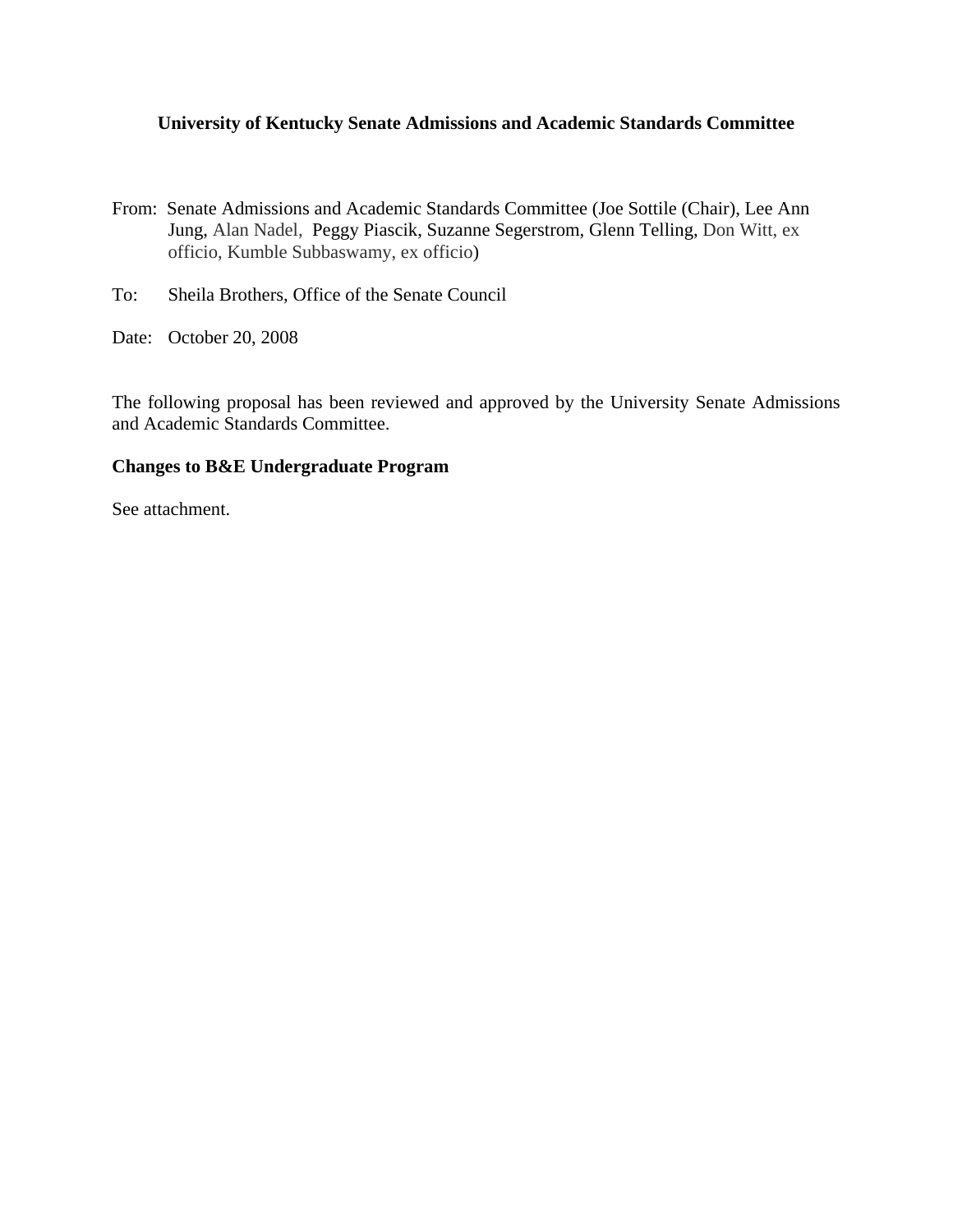## Background for Request for Changes in B&E Standards September 30, 2008

In spring 2008, the Undergraduate Council approved a change to the standards in the College of Business and Economics (B&E).

Due to an extended and unexpected absence of the Senate Council administrative coordinator around that time, the proposal was not submitted to the Senate's Academic Organization and Structure Committee (Committee) in a timely manner.

B&E was particularly concerned about two aspects of their proposal – allow credit for UK 101 and change ENG 203 from a pre‐major requirement to a B&E graduation requirement. To accommodate B&E, Chair Kaveh Tagavi gave provisional approval for those specific two requests, for fall 2008 ONLY. He did so with the understanding that the Committee would review the standards proposal in its entirety in fall 2008.

As always, the Committee has the right to approve or reject any portion of the proposal. The granting of provisional approval should have no bearing on the Committee's final decision.